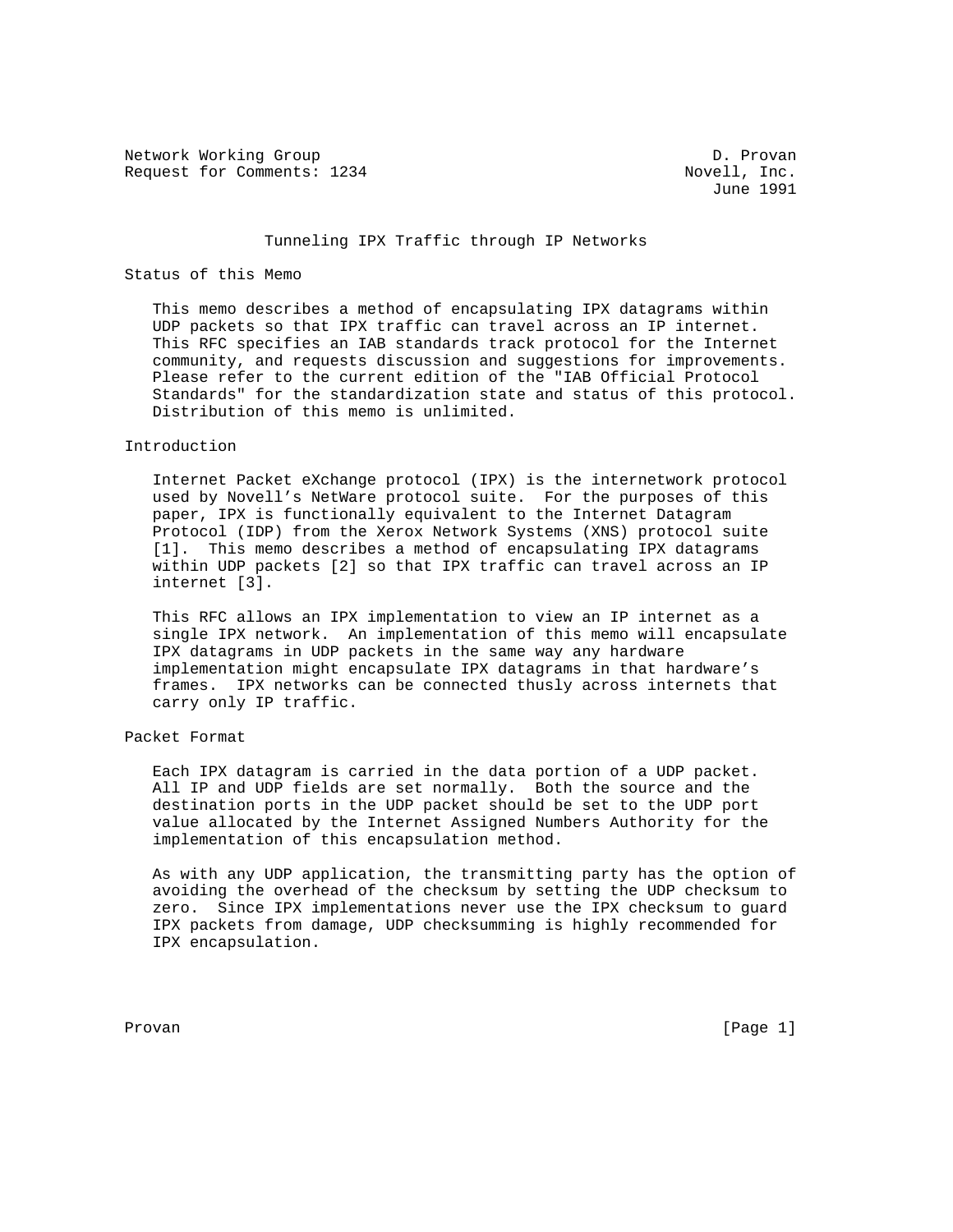| IP Header           | UDP Header           | IPX Header            | IPX packet data |
|---------------------|----------------------|-----------------------|-----------------|
| (20 or more octets) | $(8 \text{ octets})$ | $(30 \text{ octets})$ |                 |

Figure 1: An IPX packet carried as data in a UDP packet.

## Reserved Packets

 The first two octets of the IPX header contain the IPX checksum. IPX packets are never sent with a checksum, so every IPX header begins with two octets of FF hex. Implementations of this encapsulation scheme should ignore packets with any other value in the first two octets immediately following the UDP header. Other values are reserved for possible future enhancements to this encapsulation protocol.

## Unicast Address Mappings

 IPX addresses consist of a four octet network number and a six octet host number. IPX uses the network number to route each packet through the IPX internet to the destination network. Once the packet arrives at the destination network, IPX uses the six octet host number as the hardware address on that network.

 Host numbers are also exchanged in the IPX headers of packets of IPX's Routing Information Protocol (RIP). This supplies end nodes and routers alike with the hardware address information required for forwarding packets across intermediate networks on the way towards the destination networks.

 For implementations of this memo, the first two octets of the host number will always be zero and the last four octets will be the node's four octet IP address. This makes address mapping trivial for unicast transmissions: the first two octets of the host number are discarded, leaving the normal four octet IP address. The encapsulation code should use this IP address as the destination address of the UDP/IP tunnel packet.

Broadcasts between Peer Servers

 IPX requires broadcast facilities so that NetWare servers and IPX routers sharing a network can find one another. Since internet-wide IP broadcast is neither appropriate nor available, some other mechanism is required. For this memo, each server and router should maintain a list of the IP addresses of the other IPX servers and

Provan [Page 2]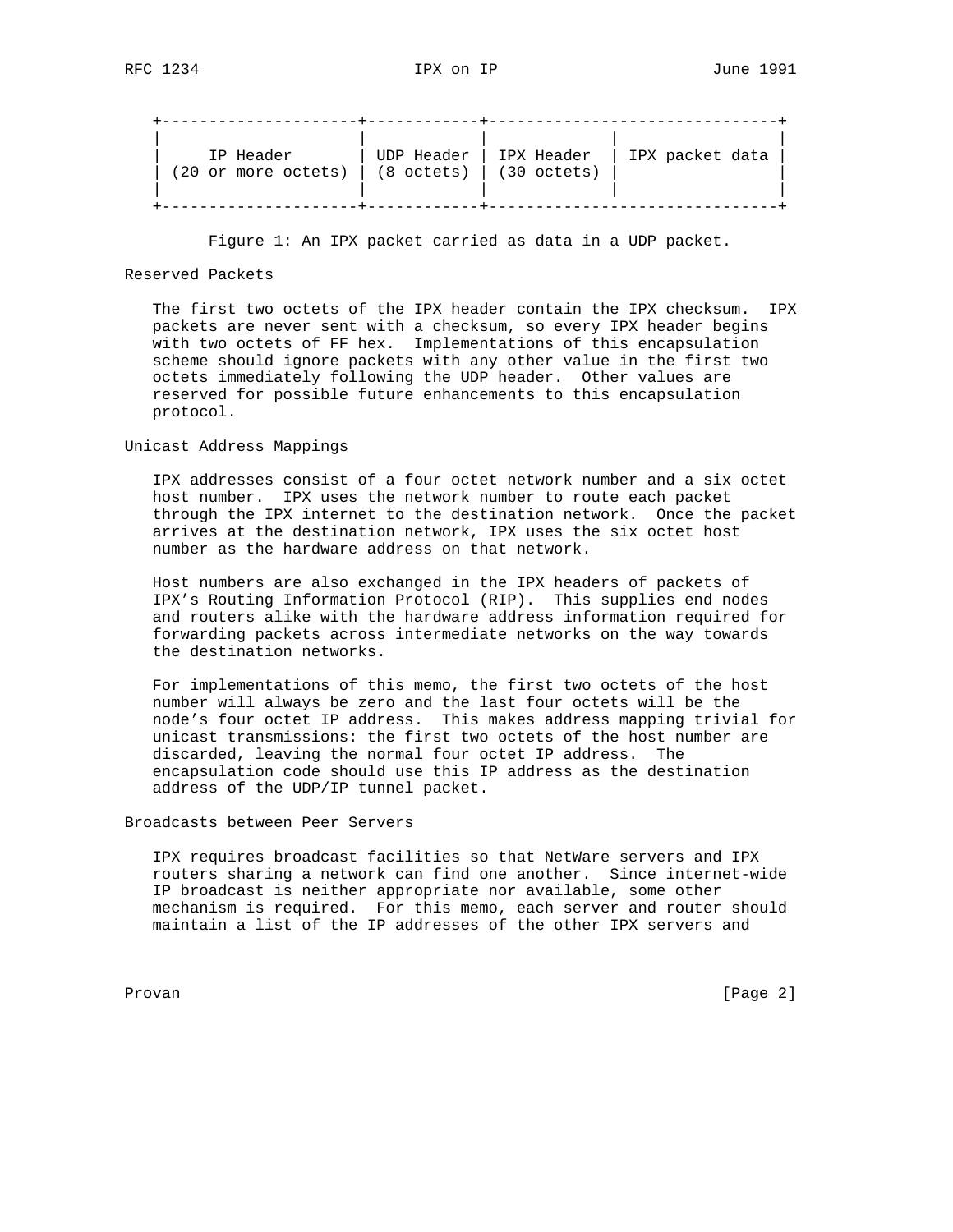routers on the IP internet. I will refer to this list as the "peer list", to individual members as "peers", and to all the peers taken together, including the local node, as the "peer group". When IPX requests a broadcast, the encapsulation implementation simulates the broadcast by transmitting a separate unicast packet to each peer in the peer list.

 Because each peer list is constructed by hand, several groups of peers can share the same IP internet without knowing about one another. This differs from a normal IPX network in which all peers would find each other automatically by using the hardware's broadcast facility.

 The list of peers at each node should contain all other peers in the peer group. In most cases, connectivity will suffer if broadcasts from one peer consistently fail to reach some other peer in the group.

 The peer list could be implemented using IP multicast [4], but since multicast facilities are not widely available at this time, no well known multicast address has been assigned and no implementations using multicast exist. As IP multicast is deployed in IP implementations, it can be used by simply including in the peer list an IP multicast address for IPX servers and routers. The IP multicast address would replace the IP addresses of all peers which will receive IP multicast packets sent from this peer.

Broadcasts by Clients

 Typically, NetWare client nodes do not need to receive broadcasts, so normally NetWare client nodes on the IP internet would not need to be included in the peer lists at the servers.

 On the other hand, clients on an IPX network need to send broadcasts in order to locate servers and to discover routes. A client implementation of UDP encapsulation can handle this by having a configured list of the IP addresses of all servers and routers in the peer group running on the IP internetwork. As with the peer list on a server, the client implementation would simulate the broadcast by sending a copy of the packet to each IP address in its list of IPX servers and routers. One of the IP addresses in the list, perhaps the only one, could be a broadcast address or, when available, a multicast address. This allows the client to communicate with members of the peer group without knowing their specific IP addresses.

 It's important to realize that broadcast packets sent from an IPX client must be able to reach all servers and routers in the server

Provan [Page 3]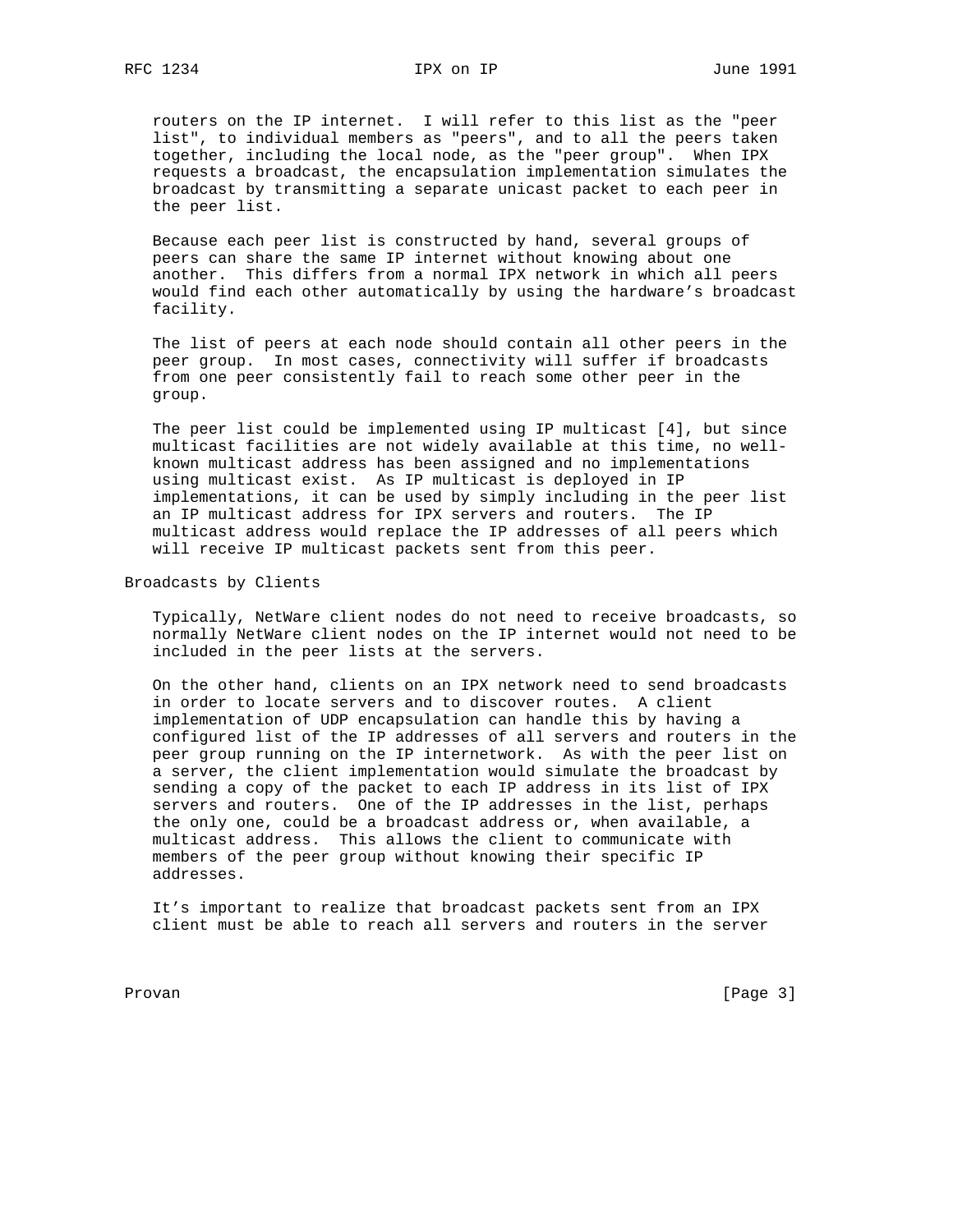### RFC 1234 **IPX on IP** June 1991

 peer group. Unlike IP, which has a unicast redirect mechanism, IPX end systems are responsible for discovering routing information by broadcasting a packet requesting a router that can forward packets to the desired destination. If such packets do not tend to reach the entire server peer group, resources in the IPX internet may be visible to an end system, yet unreachable by it.

#### Maximum Transmission Unit

 Although larger IPX packets are possible, the standard maximum transmission unit for IPX is 576 octets. Consequently, 576 octets is the recommended default maximum transmission unit for IPX packets being sent with this encapsulation technique. With the eight octet UDP header and the 20 octet IP header, the resulting IP packets will be 604 octets long. Note that this is larger than the 576 octet maximum size IP implementations are required to accept [3]. Any IP implementation supporting this encapsulation technique must be capable of receiving 604 octet IP packets.

 As improvements in protocols and hardware allow for larger, unfragmented IP transmission units, the 576 octet maximum IPX packet size may become a liability. For this reason, it is recommended that the IPX maximum transmission unit size be configurable in implementations of this memo.

## Security Issues

 Using a wide-area, general purpose network such as an IP internet in a position normally occupied by physical cabling introduces some security problems not normally encountered in IPX internetworks. Normal media are typically protected physically from outside access; IP internets typically invite outside access.

 The general effect is that the security of the entire IPX internetwork is only as good as the security of the entire IP internet through which it tunnels. The following broad classes of attacks are possible:

- 1) Unauthorized IPX clients can gain access to resources through normal access control attacks such as password cracking.
- 2) Unauthorized IPX gateways can divert IPX traffic to unintended routes.
- 3) Unauthorized agents can monitor and manipulate IPX traffic flowing over physical media used by the IP internet and under control of the agent.

Provan [Page 4]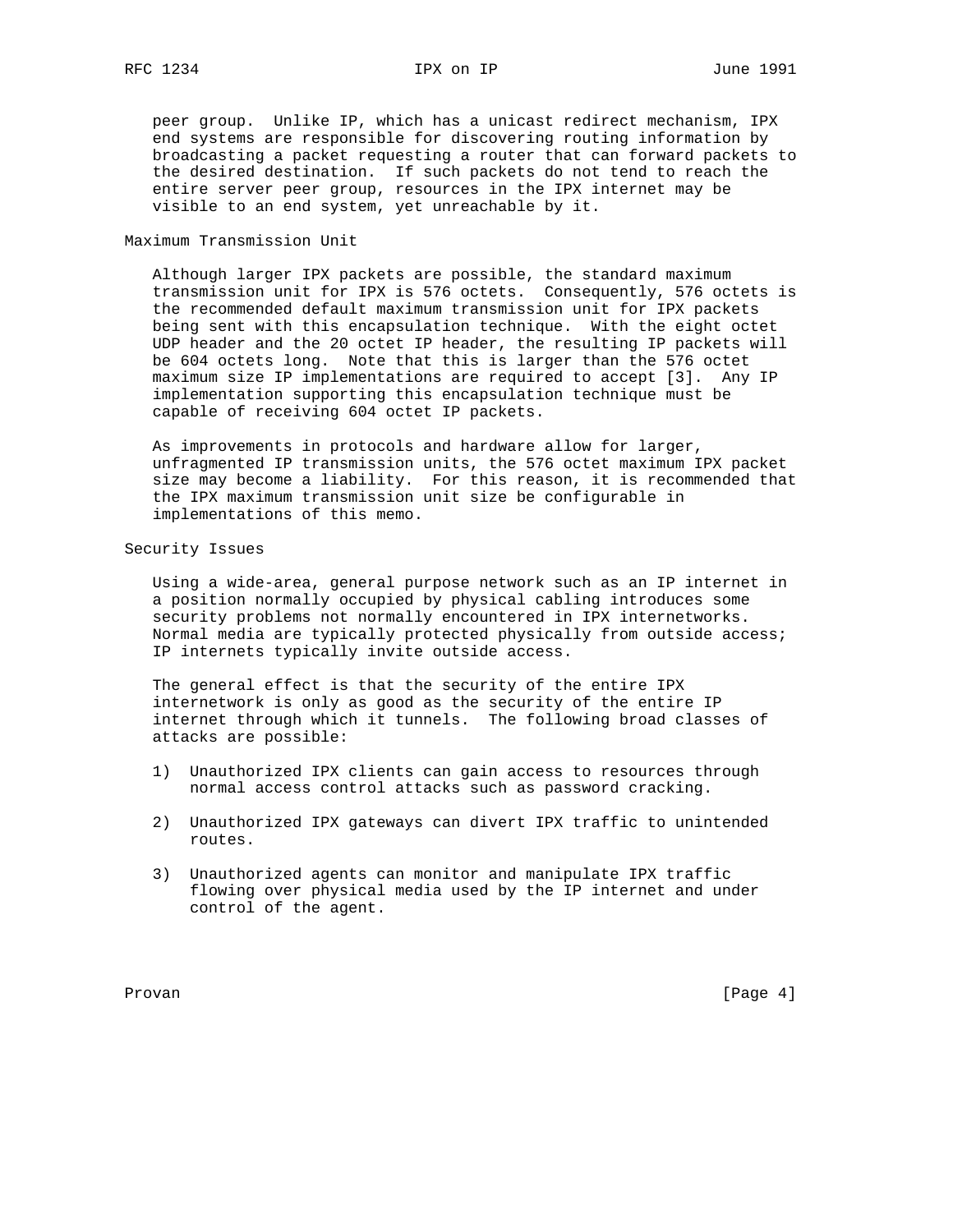To a large extent, these security risks are typical of the risks facing any other application using an IP internet. They are mentioned here only because IPX is not normally suspicious of its media. IPX network administrators will need to be aware of these additional security risks.

## Assigned Numbers

 The Internet Assigned Numbers Authority assigns well-known UDP port numbers. It has assigned port number 213 decimal to the IPX encapsulation technique described in this memo [5].

### Acknowledgements

 This encapsulation technique was developed independently by Schneider & Koch and by Novell. I'd like to thank Thomas Ruf of Schneider & Koch for reviewing this memo to confirm its agreement with the Schneider & Koch implementation and also for his other valuable suggestions.

### References

- [1] Xerox, Corp., "Internet Transport Protocols", XSIS 028112, Xerox Corporation, December 1981.
- [2] Postel, J., "User Datagram Protocol", RFC 768, USC/Information Sciences Institute, August 1980.
- [3] Postel, J., "Internet Protocol", RFC 791, DARPA, September 1981.
- [4] Deering, S., "Host Extensions for IP Multicasting", RFC 1112, Stanford University, August 1989.
- [5] Reynolds, J., and J. Postel, "Assigned Numbers", RFC-1060, USC/Information Sciences Institute, March 1990.

## Security Considerations

See the "Security Issues" section above.

Provan [Page 5]